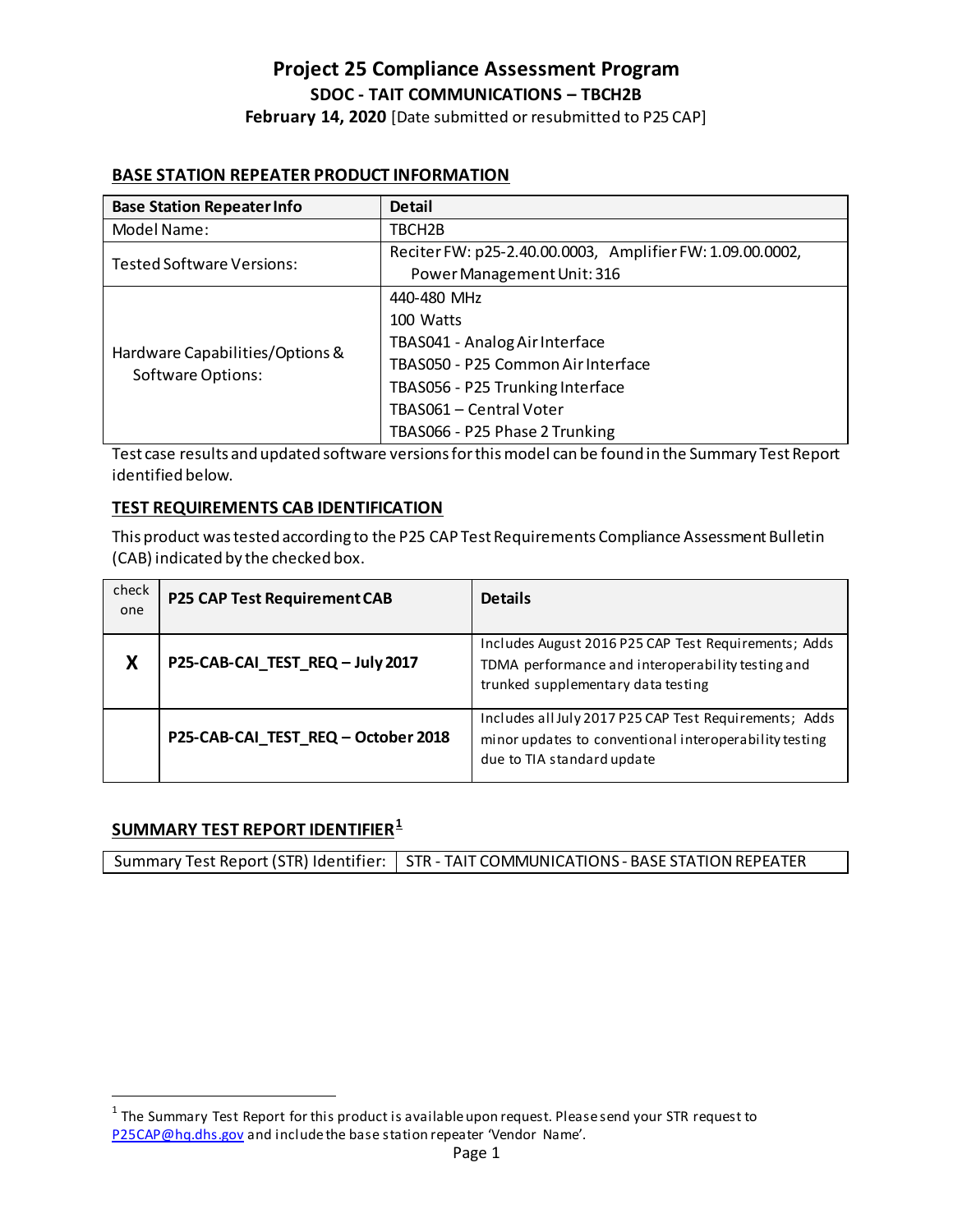**February 14, 2020** [Date submitted or resubmitted to P25 CAP]

### **CONTACT INFORMATION**

| <b>Company Info</b>           | <b>Details</b>                     |
|-------------------------------|------------------------------------|
| Company Name:                 | <b>Tait Communications Limited</b> |
| Company Website URL:          | https://www.taitradio.com/         |
| P25 CAP Contact Name:         | David Jackson                      |
| <b>P25 CAP Contact Phone:</b> | +64 3 357 0283                     |
| P25 CAP Contact Email:        | david.jackson@taitradio.com        |

### **CONVENTIONAL PERFORMANCE**

The Base Station Repeater product has been tested for Conventional Performance. All requirements were passed except for those requirementsidentified below under Unsupported or Failed Requirements.

### P25 CAP Conventional Performance Testing Coverage

Receiver Tests: Reference Sensitivity, Faded Reference Sensitivity, Adjacent Channel Rejection, Offset Adjacent Channel Rejection, Co-Channel Rejection, Spurious Response Rejection, Intermodulation Rejection, Signal Displacement Bandwidth, Late Entry Unsquelch Delay, and Receiver Throughput Delay. Transmitter Tests: Unwanted Emissions (Adjacent Channel Power Ratio), Transmitter Throughput Delay, Frequency Deviation for C4FM, and Modulation Fidelity, Transient Frequency Behavior.

### Unsupported or Failed Requirements

- 1. Receiver Late Entry Unsquelch Delay and Receiver Throughput Delay tests do not apply since the fixed station does not provide an audio (analog) output. Functionality is not supported by the base station repeater.
- 2. Transmitter Throughput Delay test does not apply since the fixed station does not provide an audio (analog) input. Functionality is not supported by the base station repeater.

### **TRUNKING PERFORMANCE - FDMA**

The Base Station Repeater product has been tested for Trunking Performance - FDMA. All requirements were passed except for those requirementsidentified below under Unsupported or Failed Requirements.

### P25 CAP FDMA Trunking Performance Testing Coverage

Receiver Tests: Reference Sensitivity, Faded Reference Sensitivity, Adjacent Channel Rejection, Offset Adjacent Channel Rejection, Co-Channel Rejection, Spurious Response Rejection, Intermodulation Rejection, and Signal Displacement Bandwidth.

Transmitter Tests: Unwanted Emissions (Adjacent Channel Power Ratio), Transmitter Throughput Delay, Frequency Deviation for C4FM, and Modulation Fidelity, Transient Frequency Behavior. Trunked Tests: Time to Grant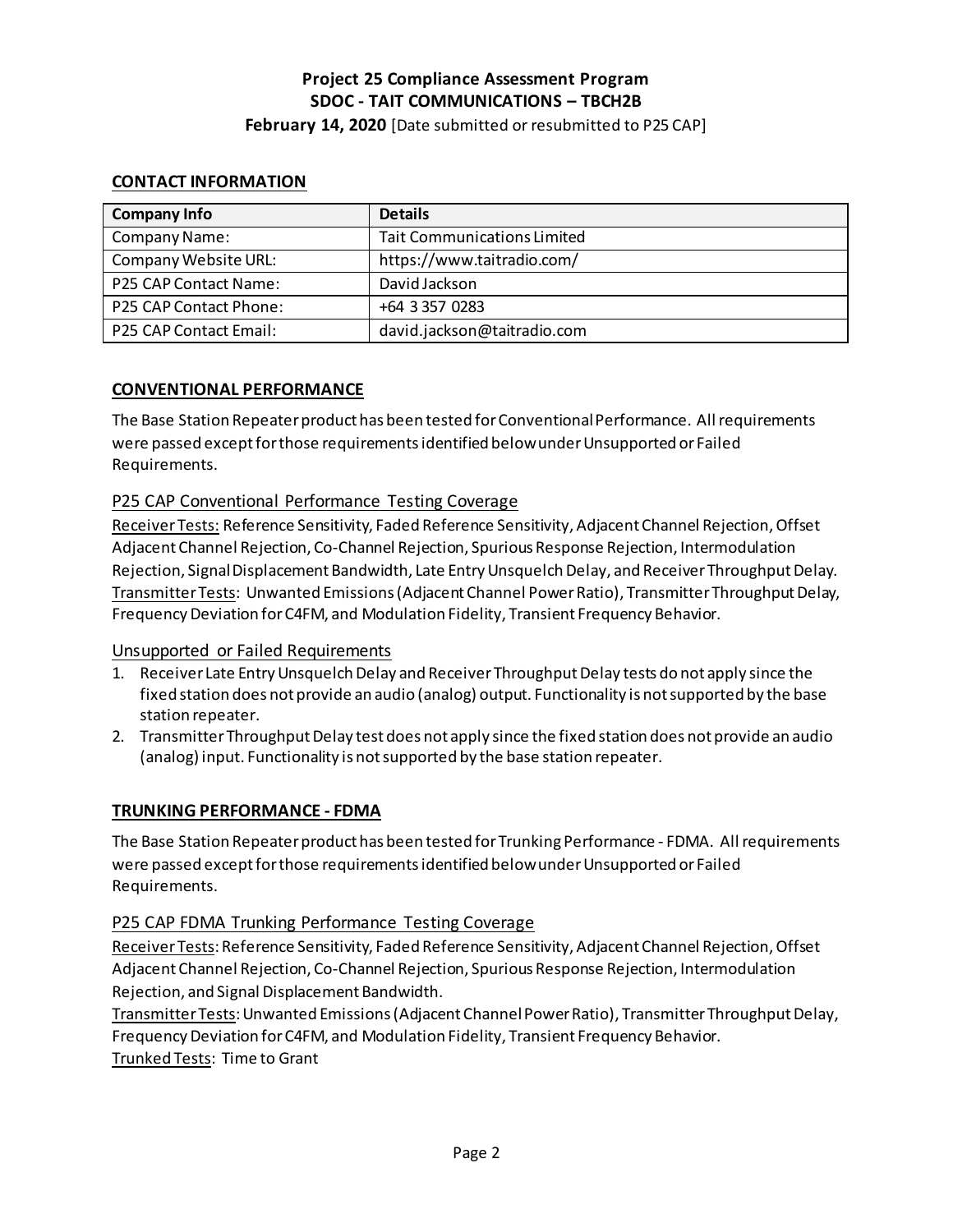### **February 14, 2020** [Date submitted or resubmitted to P25 CAP]

Unsupported or Failed Requirements

- 1. Transmitter Throughput Delay test does not apply since the fixed station does not provide an audio (analog) input. Functionality is not supported by the base station repeater.
- 2.

### **TRUNKING PERFORMANCE - TDMA**

The Base Station Repeater product has been tested for Trunking Performance - TDMA. All requirements were passed except for those requirementsidentified below under Unsupported or Failed Requirements.

### P25 CAP TDMA Trunking Performance Testing Coverage

Receiver Tests: Reference Sensitivity, Faded Reference Sensitivity, Adjacent Channel Rejection, Offset Adjacent Channel Rejection, Co-Channel Rejection, Spurious Response Rejection, Intermodulation Rejection, and Signal Displacement Bandwidth.

Transmitter Tests: Unwanted Emissions (Adjacent Channel Power Ratio), Modulation Fidelity, and Symbol Rate Accuracy.

### Unsupported or Failed Requirements

1. None

### **CONVENTIONAL REPEAT MODE INTEROPERABILITY**

The Base Station Repeater product has been tested for Conventional Repeat Mode Interoperability. All test cases were passed except for those casesidentified below under Unsupported or Failed Test Cases. Test cases that passed but require specific, sometimes optional, product capabilities are also identified below.

### P25 CAP Repeat Mode Interoperability Testing Coverage

Network Access Code (NAC) Operation, Group Voice Call, Emergency Call, Unit-to-Unit Voice Call, Encryption, Call Alert, Radio Check, Message Update, Status Update, Status Query, and Radio Unit Monitor.

### Unsupported or Failed Test Cases

1. Radio Unit Monitor - Test Case 3 – Radio Unit Monitor Initiated by SU 1 – Unit-to-Unit Call - Functionality is not supported by the representative subscriber units tested with the base station repeater under test

### Optional Product Capabilities Required to Pass Test Cases

1. None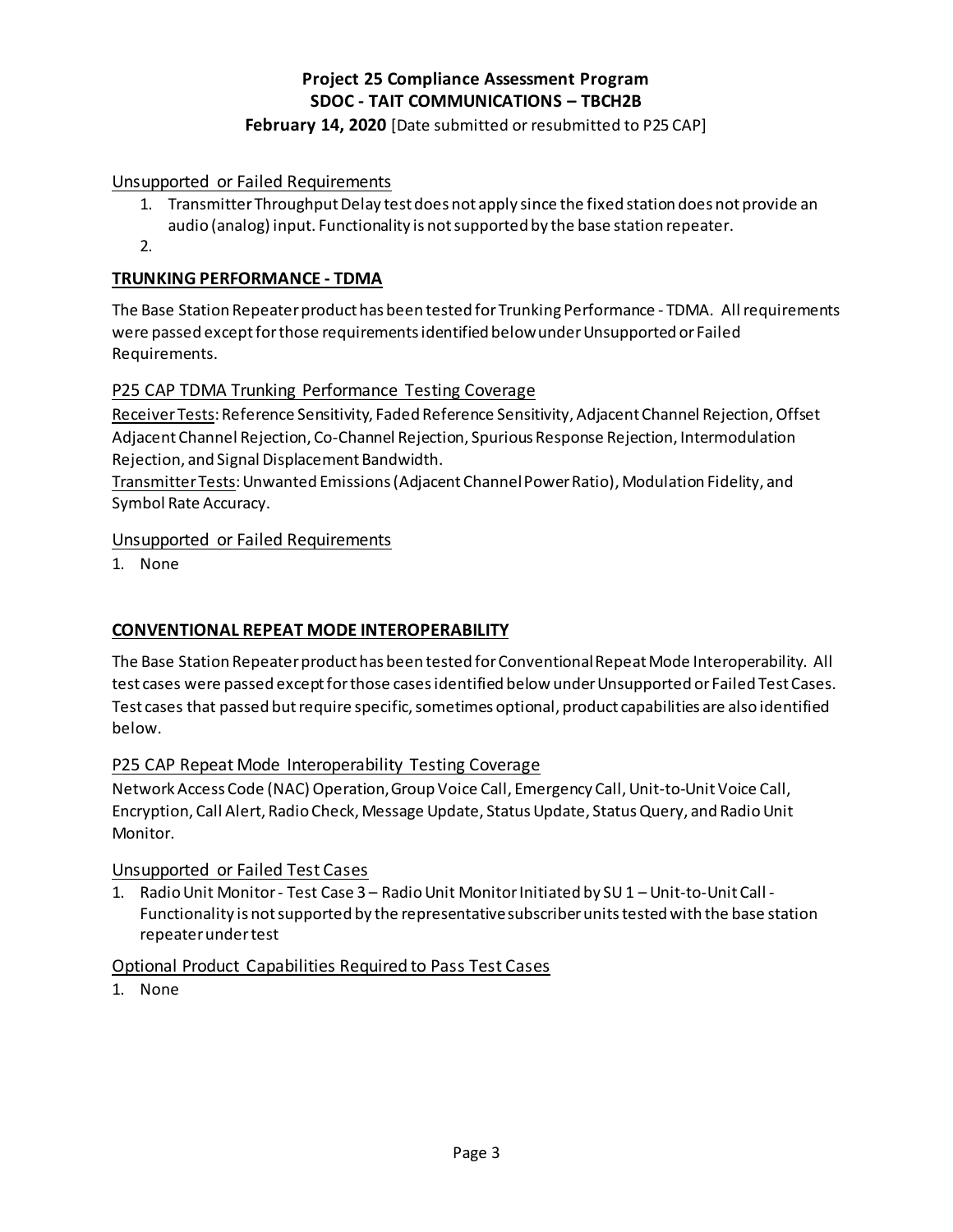### **February 14, 2020** [Date submitted or resubmitted to P25 CAP]

### **CONVENTIONAL REPEAT MODE with DISPATCH MONITORING CONSOLE INTEROPERABILITY**

The Base Station Repeater product has been tested for Conventional Repeat Mode with Dispatch Monitoring Console Interoperability. All test cases were passed except for those test casesidentified below under Unsupported or Failed Test Cases. Test cases that passed but require specific, sometimes optional, product capabilities are also identified below.

### P25 CAP Repeat Mode Interoperability Testing Coverage

Group Voice Call, Emergency Call, All Call, Unit-to-UnitVoice Call, Encryption, Emergency Alarm, Call Alert, Radio Check, Radio Unit Inhibit/Uninhibit, Message Update, Status Update, Status Query, and Radio Unit Monitor.

### Unsupported or Failed Test Cases

- 1. Emergency Call *Test Case 2 Emergency Call from DMC*, Radio Check  *Test Case 1 Initiate Radio Check from DMC*, Message Update - *Test Case 1 – Message Update from DMC & Test Case 2 – DMC to Group Message Update,* Status Update - *Test Case 2 – Talk Group Status Update Initiated by SU 1* - Functionality is not supported by the representative FNE dispatch monitoring consoles tested with the base station repeater under test
- 2. Message Update *Test Case 4 SU 1 to Group Message Updat*e, Status Update *Test Case 2 Talk Group Status Update Initiated by SU 1*, Radio Unit Monitor - *Test Case 2 – Radio Unit Monitor Initiated by DMC – Unit-to-Unit Call* - Functionality is not supported by the representative subscriber units tested with the base station repeater under test

Optional Product Capabilities Required to Pass Test Cases

1. None

### **TRUNKED BASE STATION REPEATER INTEROPERABILITY – FDMA**

The Base Station Repeater product has been tested for Trunked Interoperability - FDMA. All test cases were passed except for those test casesidentified below under Unsupported or Failed Test Cases. Test cases that passed but require specific, sometimes optional, product capabilities are also identified below.

### P25 CAP FDMA Trunked Interoperability Testing Coverage

Full Registration, Group Voice Call, Unit to Unit Voice Call, Broadcast Voice Call, Affiliation, Announcement Group Call, Emergency Alarm, Emergency Group Call, Encryption, Intra-Location Registration Area Roaming, Deregistration, System Call, Call Alert, Short Message, Status Query, Status Update, Radio Unit Monitoring, Radio Unit Disable/Re-Enable, and Radio Check.

### Unsupported or Failed Test Cases

- 1. Inter-SYS Roaming and Inter-WACN Roaming are unsupported.
- 2. Unit-to-Unit Voice Call *Test Case 3 Unit-to-Unit Call Queued with Target Availability Check Traffic Channel Assignment After Target Availability Check, Test Case 4 – Unit-to-Unit Call Queued with Target Availability Check – Traffic Channel Assignment Before Target Availability Check, Test Case 5 – Unit-to-Unit Call without Target Availability Check, and Test Case 6 – Unit-to-Unit Call Queued without Target Availability Check* are unsupported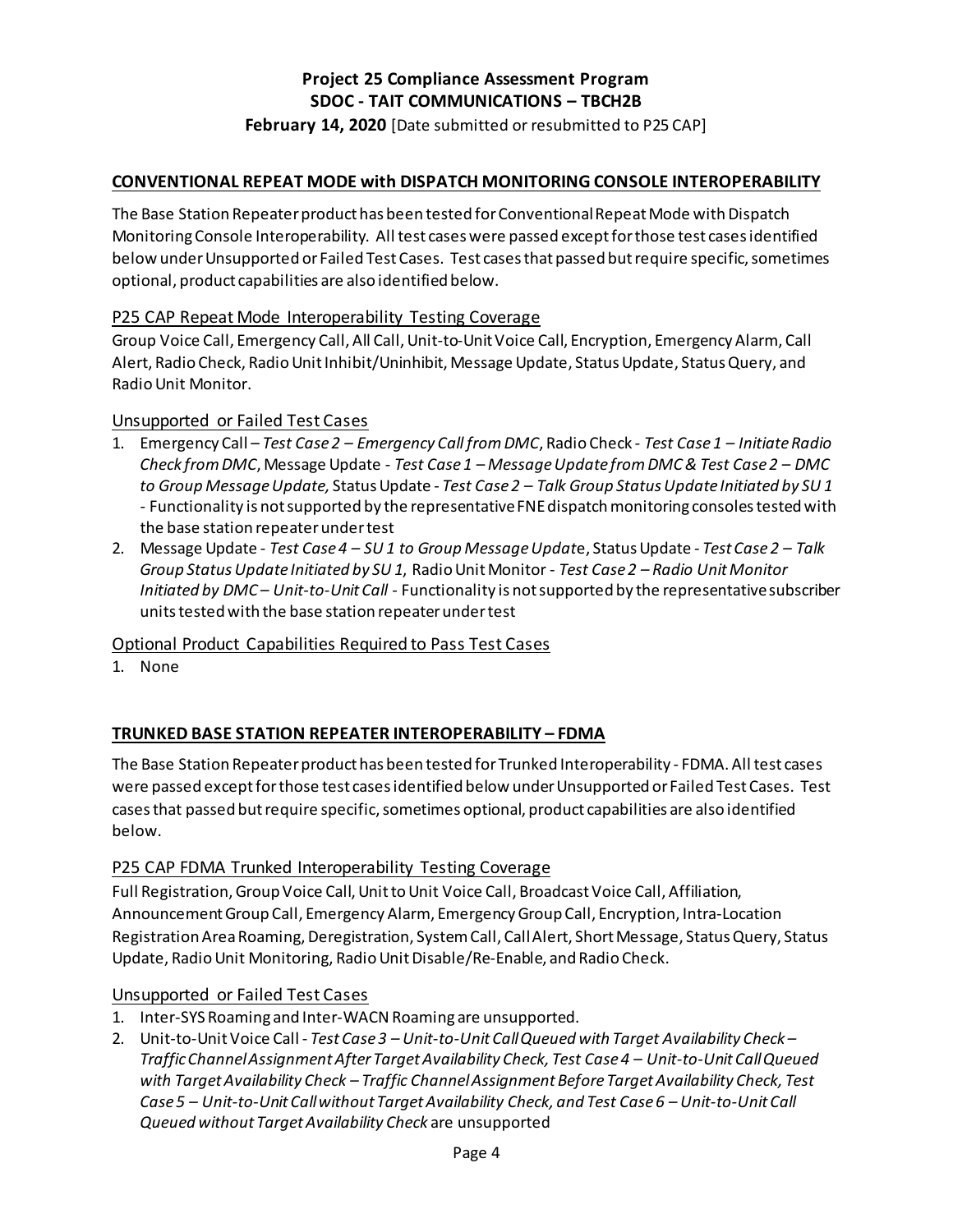**February 14, 2020** [Date submitted or resubmitted to P25 CAP]

- 3. System Call is unsupported
- 4. Radio Unit Monitoring *Test Case 1 Individual Non-Silent, Test Case 2 Individual Silent, Test Case 3 – Group Non-Silent, and Test Case 4 – Group Silent* are unsupported

### Optional Product Capabilities Required to Pass Test Cases

1. None

### **TRUNKED BASE STATION REPEATER INTEROPERABILITY – TDMA**

The Base Station Repeater product has been tested for Trunked Interoperability - TDMA. All test cases were passed except for those test casesidentified below under Unsupported or Failed Test Cases. Test cases that passed but require specific, sometimes optional, product capabilities are also identified below.

### P25 CAP TDMA Trunked Interoperability Testing Coverage

Registration, GroupVoice Call, Unit-to-Unit Voice Call, Broadcast Call, Announcement Group Call, Emergency Group Call, Encryption Group Call, System Call, Radio Unit Monitoring, and Transmitting Subscriber Forced Preemption.

### Unsupported or Failed Test Cases

- 1. Inter-SYS Roaming and Inter-WACN Roaming are unsupported.
- 2. Unit-to-Unit Voice Call *Test Case 3 Unit-to-Unit Call Queued with Target Availability Check Traffic Channel Assignment After Target Availability Check, Test Case 4 – Unit-to-Unit Call Queued with TargetAvailability Check – Traffic Channel Assignment Before Target Availability Check, Test Case 5 – Unit-to-Unit Call without Target Availability Check, and Test Case 6 – Unit-to-Unit Call Queued without Target Availability Check* are unsupported
- 3. System Call is unsupported
- 4. Radio Unit Monitoring *Test Case 1 Individual Non-Silent, Test Case 2 Individual Silent, Test Case 3 – Group Non-Silent, and Test Case 4 – Group Silent* are unsupported

### Optional Product Capabilities Required to Pass Test Cases

1. None